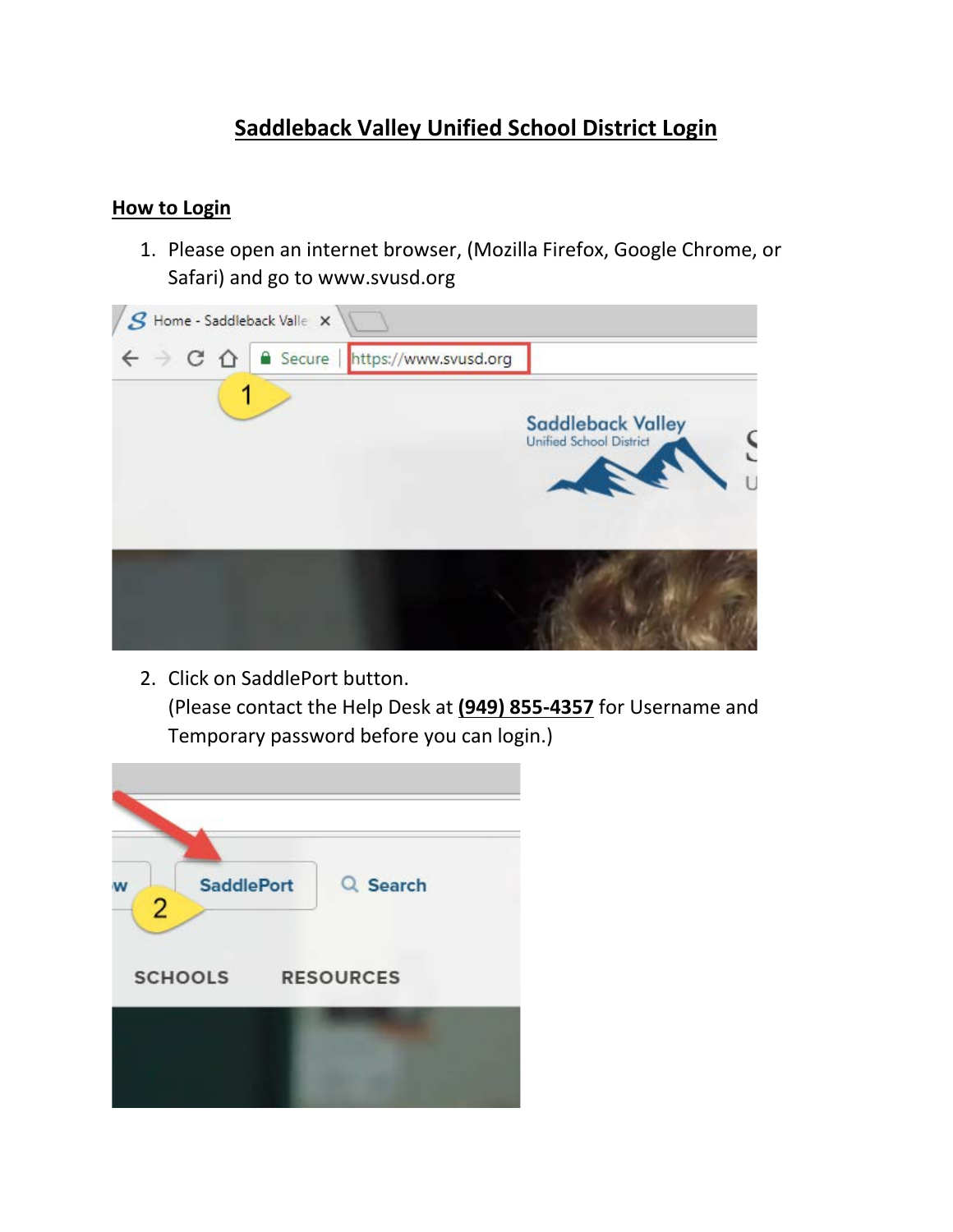3. Login with the Username and Temporary password obtained from the Help Desk.



4. Once logged into SaddlePort, you are required to change your password. Please create a new login password (follow Password Guidelines). Please go to Account tab below, and click on "Password Reset".

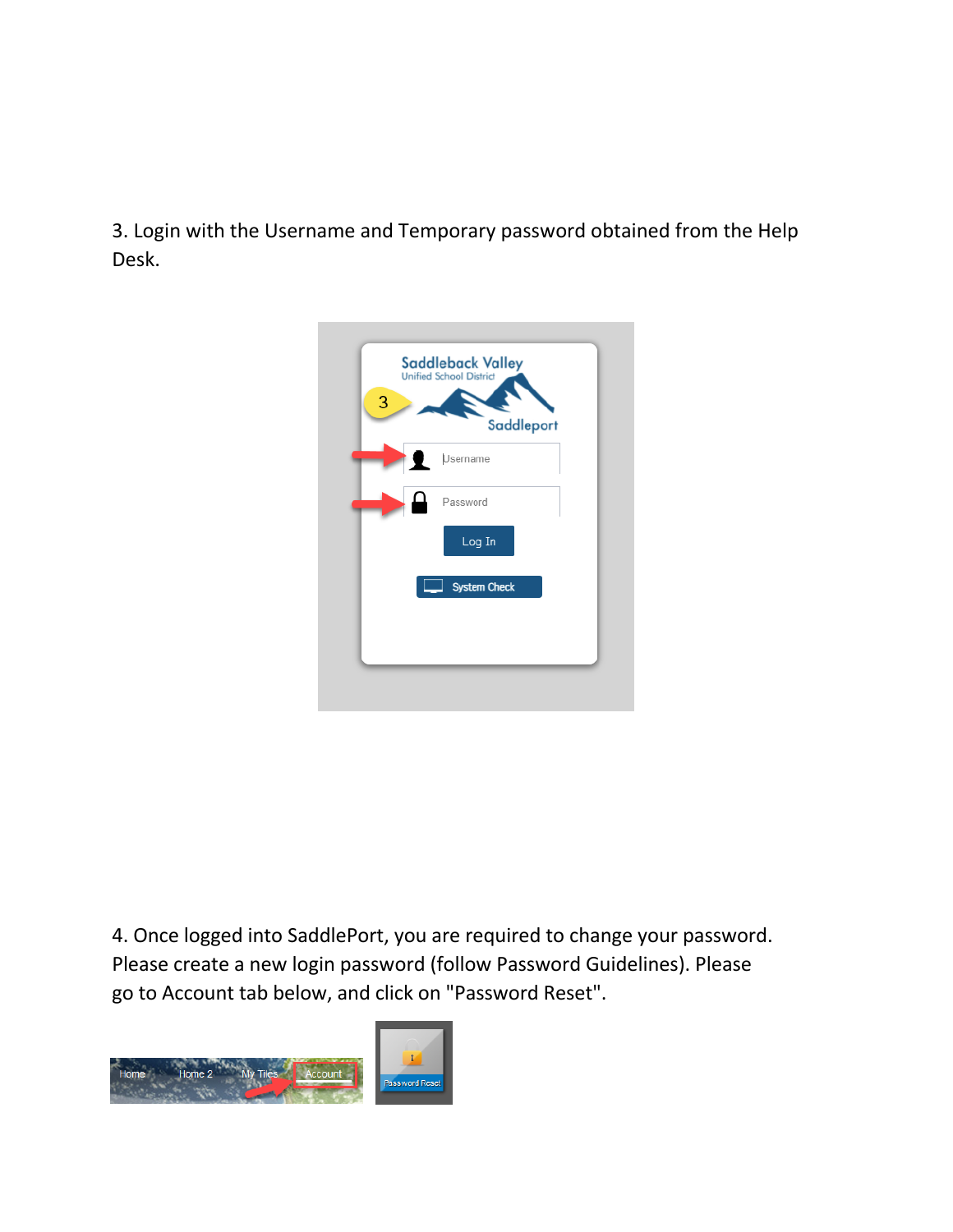5. Create a password. Your Old Password is your "temporary password". Once you are done, please click "Change Password".

| <b>Password Reset</b>    | 5                                                                                                                                                                                                            | 目 | C               |  |
|--------------------------|--------------------------------------------------------------------------------------------------------------------------------------------------------------------------------------------------------------|---|-----------------|--|
| <b>Change Password</b>   |                                                                                                                                                                                                              |   |                 |  |
|                          | Passwords are case-sensitive. Password must be 8 to 15 characters and contain at least: 1 lower case letter; 1 uppercase letter; 1 number; 1 of the following special characters: - + _ 1 @ # \$ % ^ & * , ? |   |                 |  |
| Password Requirements    |                                                                                                                                                                                                              |   |                 |  |
|                          |                                                                                                                                                                                                              |   |                 |  |
| Old Password:            |                                                                                                                                                                                                              |   |                 |  |
| <b>New Password:</b>     |                                                                                                                                                                                                              |   |                 |  |
| <b>Confirm Password:</b> |                                                                                                                                                                                                              |   |                 |  |
|                          |                                                                                                                                                                                                              |   | Change Password |  |
|                          |                                                                                                                                                                                                              |   |                 |  |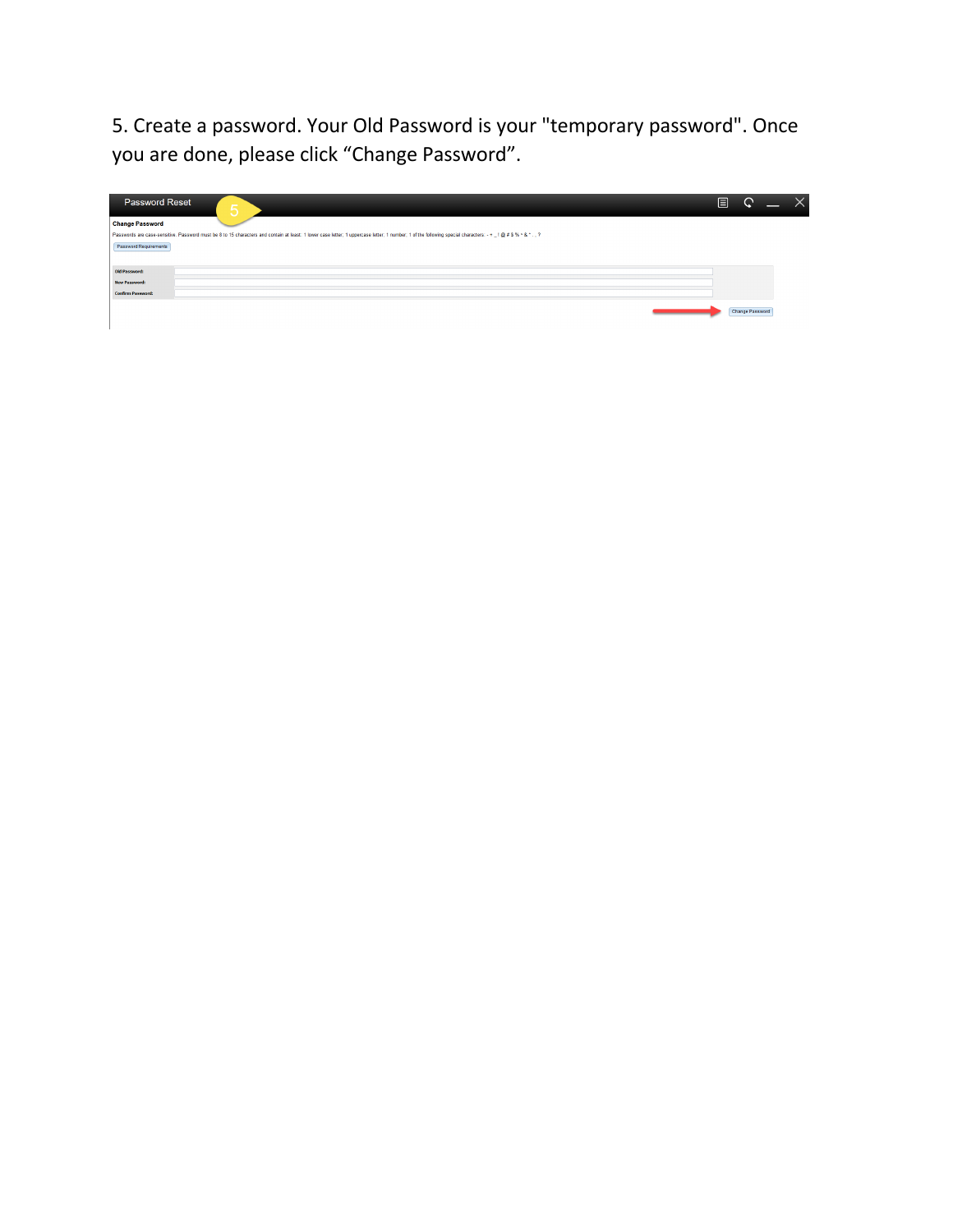6. Prompt box from SaddlePort: Re-login into SaddlePort with your Username and updated password.

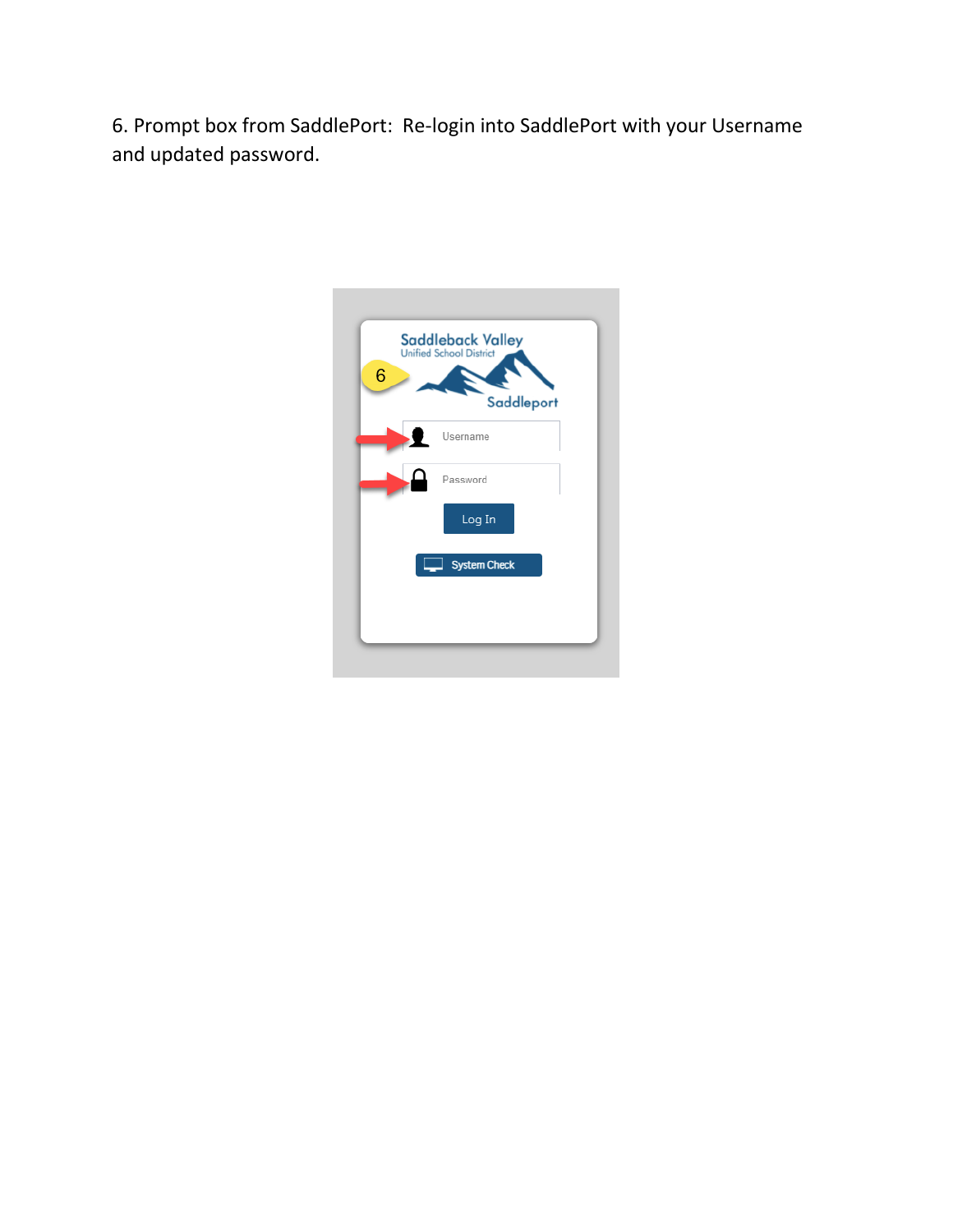7. Please read thru the "Acceptable Use Policy", and then key-in your first name and last name initial. Click on "Accept".

 $\begin{pmatrix} 7 \end{pmatrix}$ 

|                              | The screen below is displaying the organization's Acceptable Use Policy. Please review the policy and select the AGREE button. If you do not<br>agree with the policy, please select the DECLINE button and abandon the login process.                                                                                                                                                                                                                                                                                                                                                                                                                                                                                                                                                                                                                                                                                                                                                                                                                                                                                                                                                                                                                                                                                                                                    |  |
|------------------------------|---------------------------------------------------------------------------------------------------------------------------------------------------------------------------------------------------------------------------------------------------------------------------------------------------------------------------------------------------------------------------------------------------------------------------------------------------------------------------------------------------------------------------------------------------------------------------------------------------------------------------------------------------------------------------------------------------------------------------------------------------------------------------------------------------------------------------------------------------------------------------------------------------------------------------------------------------------------------------------------------------------------------------------------------------------------------------------------------------------------------------------------------------------------------------------------------------------------------------------------------------------------------------------------------------------------------------------------------------------------------------|--|
|                              | <b>SADDLEBACK VALLEY UNIFIED SCHOOL DISTRICT</b><br><b>ACCEPTABLE USE POLICY</b><br>RULES AND REGULATIONS FOR EMPLOYEE AND CONTRACTOR USE OF DISTRICT<br>TECHNOLOGY AND COMPUTER RESOURCES                                                                                                                                                                                                                                                                                                                                                                                                                                                                                                                                                                                                                                                                                                                                                                                                                                                                                                                                                                                                                                                                                                                                                                                |  |
|                              | The Saddleback Valley Unified School District ("District") recognizes that technological resources can enhance<br>employee performance by offering effective tools to assist in providing a quality instructional program, facilitating<br>communications with parents/guardians, students, and the community, supporting District and school operations,<br>and improving access to and exchange of information. (As used herein, "Technology Resources" means all<br>computer and information technology hardware, software, data and other resources owned, operated, or leased by<br>District including, but not limited to, computers, "Portable Electronic Devices," workstations, mainframes, software,<br>cabling, switchers, routers, servers, peripherals, networks, accounts, passwords, ID numbers, information systems,<br>any and all data, equipment, or electronic devices, and the applications they support such as email and access to<br>Internet. "Portable Electronic Devices" means any non-stationary electronic apparatus with singular or multiple<br>capabilities of recording, storing, processing, and/or transmitting data, video/photo images, and/or voice<br>emanations. This generally includes, but is not limited to, laptops, handheld computers, Media Players, memory<br>sticks, and any other device with wireless capabilities.) |  |
|                              | District Technology Resources are tools to promote educational excellence, innovation, and communication for staff<br>and students. As such, employees and contractors are to use District Technology Resources responsibly and in<br>support of the mission and goals of District and its schools.                                                                                                                                                                                                                                                                                                                                                                                                                                                                                                                                                                                                                                                                                                                                                                                                                                                                                                                                                                                                                                                                       |  |
| <b>Acceptable Use Policy</b> |                                                                                                                                                                                                                                                                                                                                                                                                                                                                                                                                                                                                                                                                                                                                                                                                                                                                                                                                                                                                                                                                                                                                                                                                                                                                                                                                                                           |  |
|                              | The screen below is displaying the organization's Acceptable Use Policy. Please review the policy and select the AGREE button. If you do not<br>agree with the policy, please select the DECLINE button and abandon the login process.                                                                                                                                                                                                                                                                                                                                                                                                                                                                                                                                                                                                                                                                                                                                                                                                                                                                                                                                                                                                                                                                                                                                    |  |
|                              | While every effort is made to log and monitor all web traffic for inappropriate or offensive content, users should<br>immediately notify their supervisor or the Chief Technology Officer if they access or receive any materials through<br>the District's Technology Resources which are unlawful or offensive to them or which may be offensive to others.<br>If a user has a legitimate and job-related need to access material otherwise prohibited by the Agreement or which<br>cannot be accessed because of restrictions placed on the material by an Internet blocking or filtering measure, such<br>user should submit a written request to the Chief Technology Officer or designee requesting permission to access<br>specific sites for the purpose of completing such job-related tasks or research.                                                                                                                                                                                                                                                                                                                                                                                                                                                                                                                                                        |  |
|                              | <b>SECTION 9</b><br><u>NOWLEDGE AND AGREEMENT</u>                                                                                                                                                                                                                                                                                                                                                                                                                                                                                                                                                                                                                                                                                                                                                                                                                                                                                                                                                                                                                                                                                                                                                                                                                                                                                                                         |  |
|                              | All current employees will be required to acknowledge and agree to the Acceptable Use Policy by signing an<br>electronic agreement through the District website.                                                                                                                                                                                                                                                                                                                                                                                                                                                                                                                                                                                                                                                                                                                                                                                                                                                                                                                                                                                                                                                                                                                                                                                                          |  |
|                              | All new employees will acknowledge and agree with the Acceptable Use Policy through the pre-employment<br>process by signing the Employee Permanent Record Form.                                                                                                                                                                                                                                                                                                                                                                                                                                                                                                                                                                                                                                                                                                                                                                                                                                                                                                                                                                                                                                                                                                                                                                                                          |  |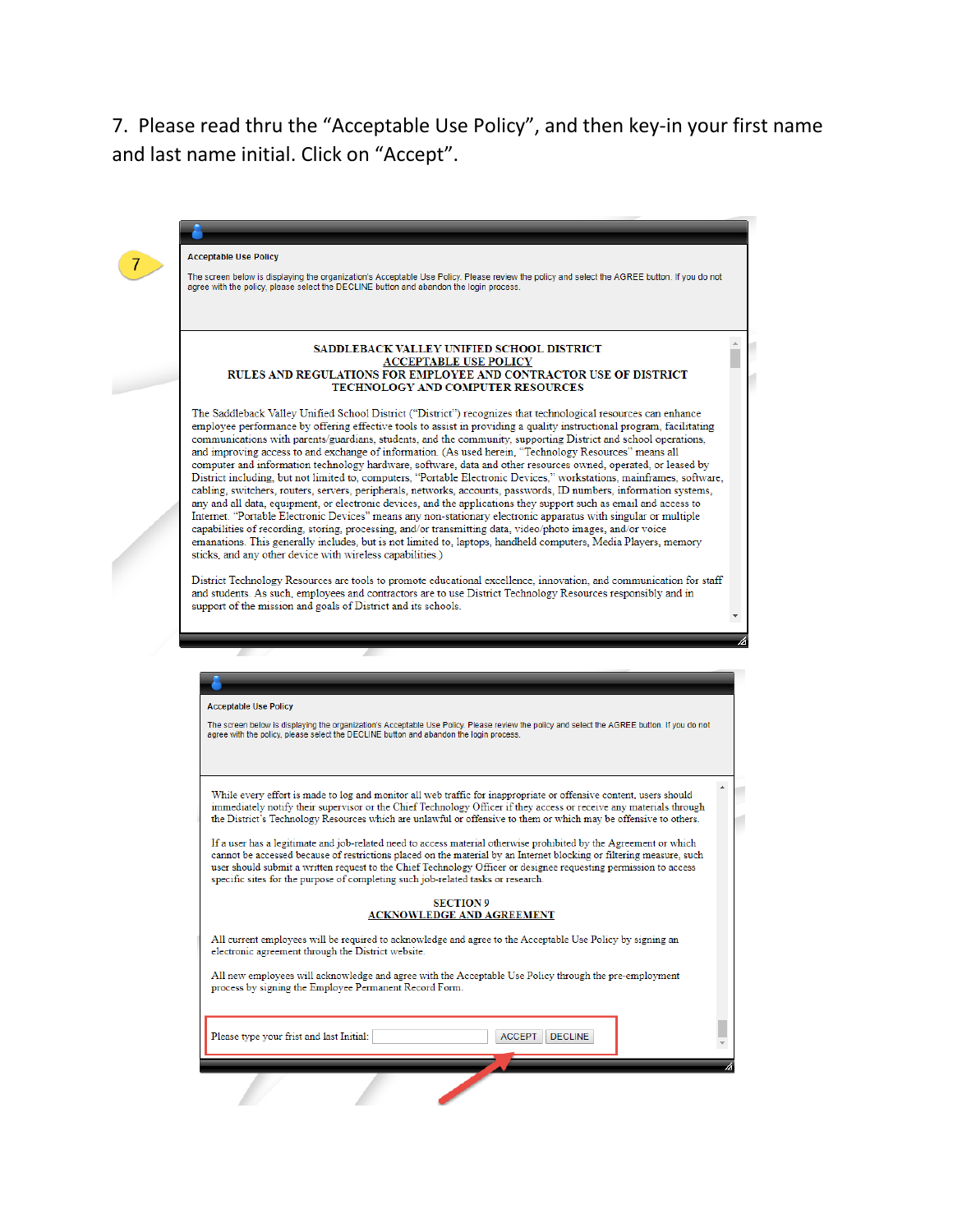Prompt box from SaddlePort: Re-login into SaddlePort with your Username and updated password.

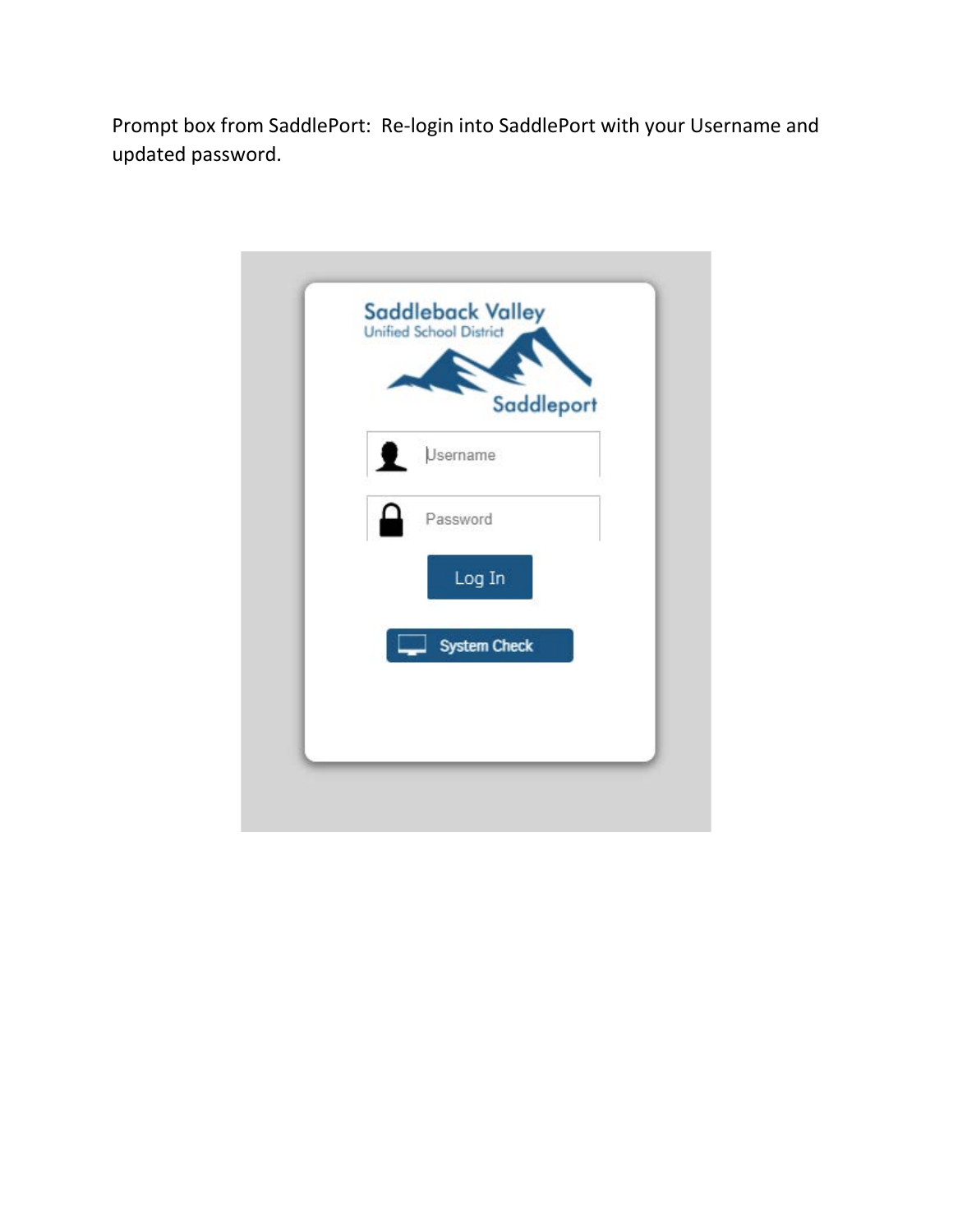

Once you logged in, this is your SaddlePort Workspace.

## **How to Login to Microsoft Webmail**

8. Use the magnify glass (Search), or key-in "WebMail" on your keyboard.

Click on the Webmail tile when it appears.

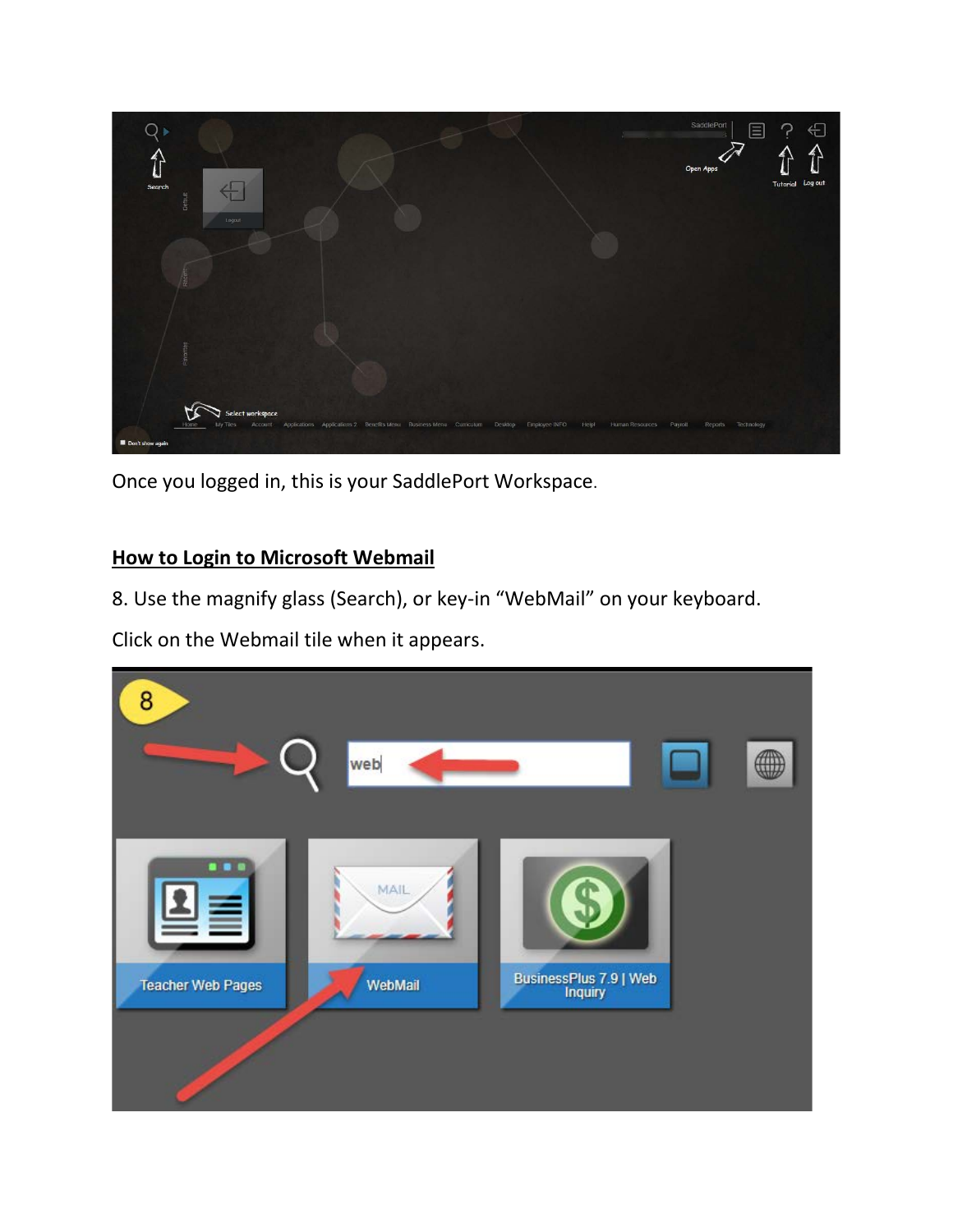9. Microsoft Outlook Webmail Sign-In: Username and Password are exactly the same as your SaddlePort Login information.

| 9 | Sign in  | https://webmail.svusd.org |                |        |
|---|----------|---------------------------|----------------|--------|
|   | Username |                           |                |        |
|   | Password |                           |                |        |
|   |          |                           | <b>Sign in</b> | Cancel |

10. Prompt from Outlook Webmail: Select English for language preferences.

| Choose your preferred display language and home time zone below. |
|------------------------------------------------------------------|
| Language:                                                        |
| English (United States)<br>v                                     |
| Time zone:                                                       |
| Select time zone<br>v                                            |